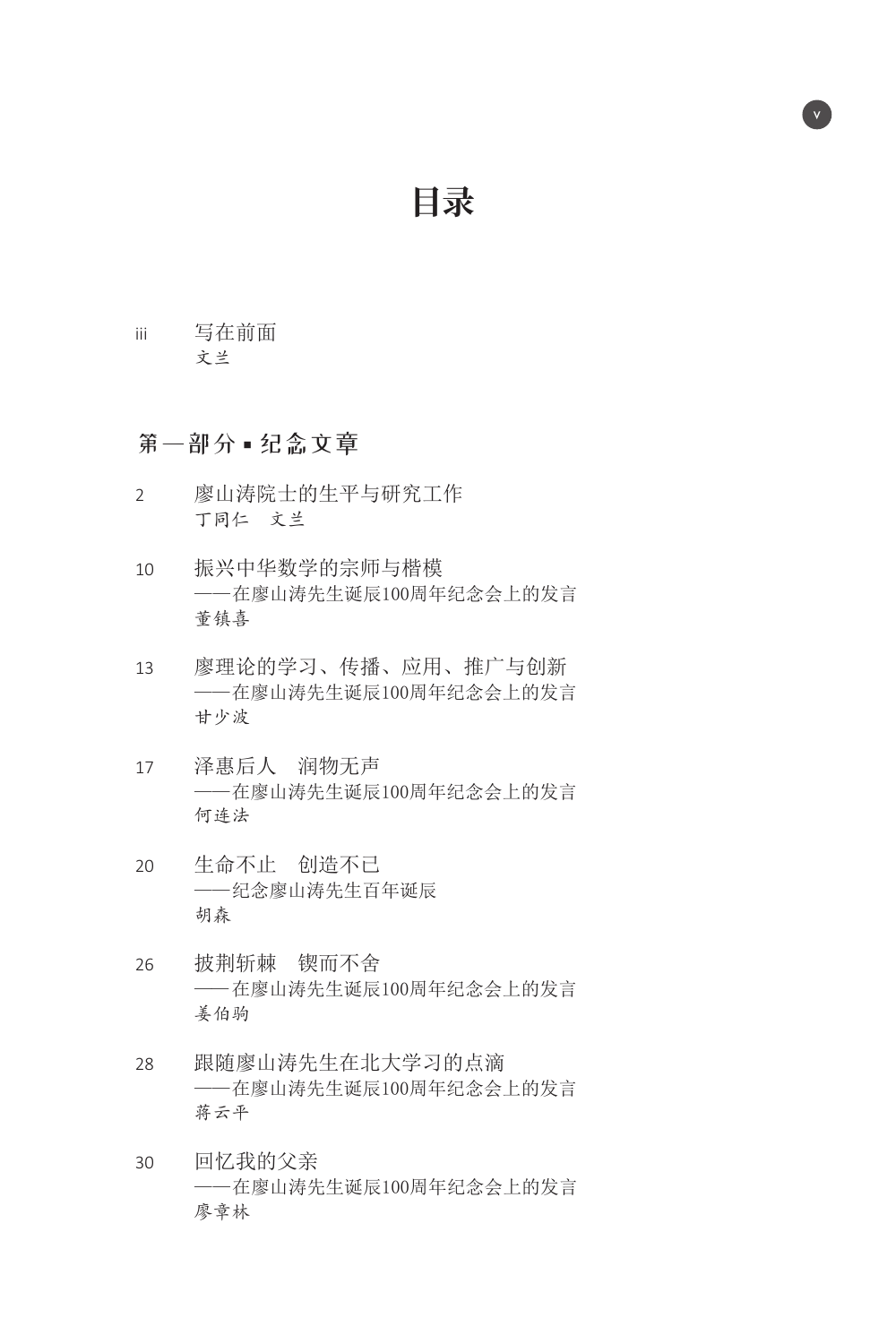vi 廖山涛先生百年诞辰纪念文集

- 34 感谢廖山涛先生的长期的教导与巨大的关怀 ——在廖山涛先生诞辰100周年纪念会上的发言 麦结华
- 37 纯粹的学者 独立的人格 ——缅怀敬爱的导师廖山涛先生 欧阳奕孺
- 40 廖先生和廖理论在微分遍历论的贡献 ——在廖山涛先生诞辰100周年纪念会上的发言 孙文祥
- 44 谁言寸草心,报得三春晖 ——在廖山涛先生诞辰100周年纪念会上的发言 唐云
- 56 坚持理想信念 传承学术精神 ——在廖山涛先生诞辰100周年纪念会上的发言 田刚
- 59 先生之风,山高水长 ——在廖山涛先生诞辰100周年纪念会上的发言 文兰
- 62 永不褪色的学者 ——在廖山涛先生诞辰100周年纪念会上的发言 席南华
- 64 纪念廖山涛先生 熊金城
- 69 记廖山涛先生二三事 岳澄波
- 72 一座巍然的丰碑 ——在廖山涛先生诞辰100周年纪念会上的发言 张恭庆
- 75 忆廖山涛先生 张芷芬 黄文灶